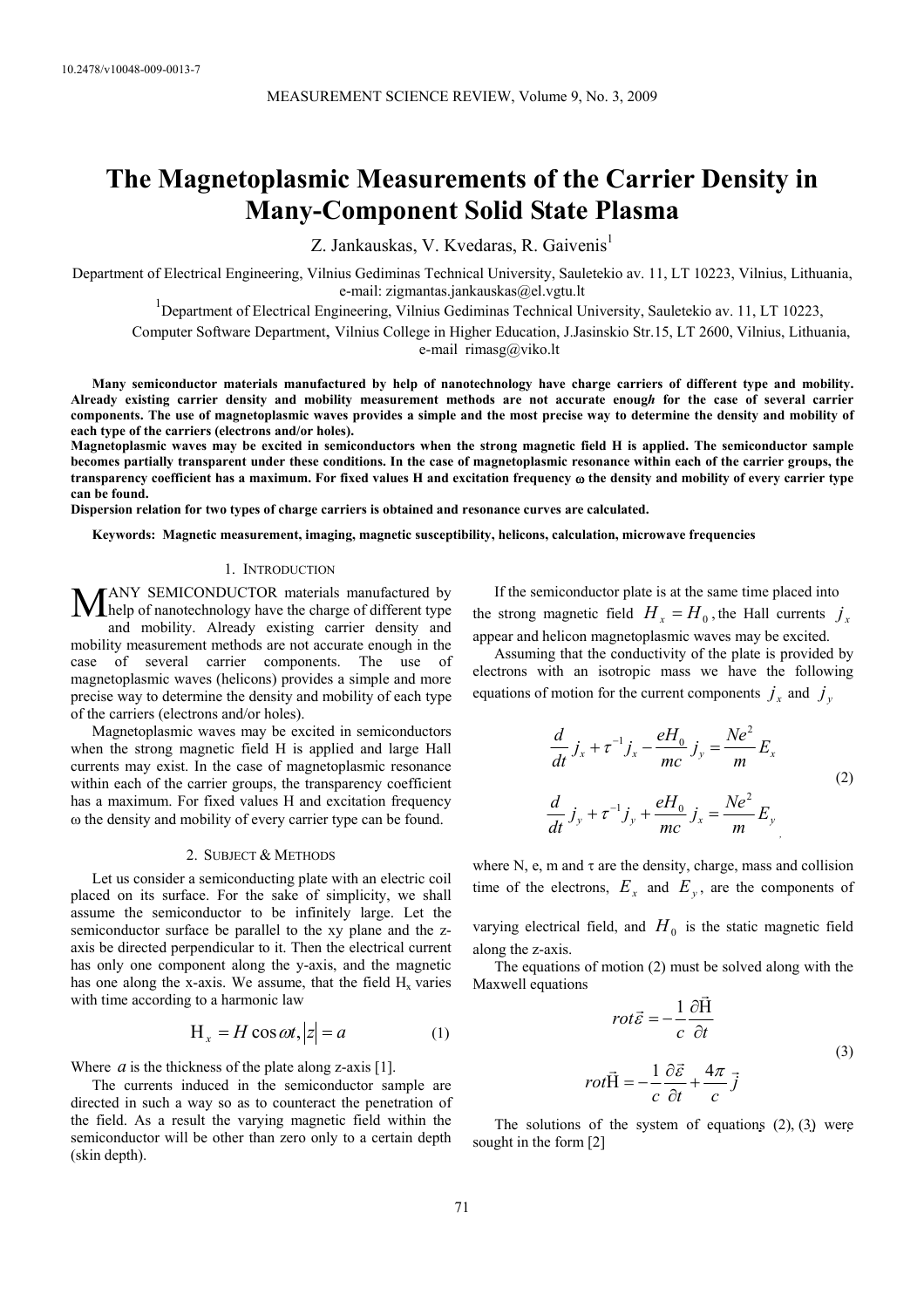$$
\vec{\varepsilon} = \text{Re}\,\vec{E}\,\text{exp}(-i\omega t), \ \vec{H} = \text{Re}\,\vec{H}\,\text{exp}(-i\omega t),
$$
  

$$
\vec{j} = \text{Re}\,\vec{I}\,\text{exp}(-i\omega t),
$$
 (4)

where the complex amplitudes  $\vec{E}$ ,  $\vec{H}$  and  $\vec{I}$  depend only on coordinate z and have the components x and y.

Taking into account that  $\omega \ll \tau^{-1} = 10^{11} - 10^{13}$  Hz and ignoring the displacement currents in comparison with conductive ones we obtain a system of equations for the complex amplitudes of the varying magnetic field  $H_x$  and  $H_y$ 

$$
c^{2} \frac{\partial^{2}}{\partial z^{2}} H_{x} + i \omega \delta_{11} H_{x} + i \omega \delta_{12} H_{y} = 0
$$
  

$$
c^{2} \frac{\partial^{2}}{\partial z^{2}} H_{y} + i \omega \delta_{22} H_{y} - i \omega \delta_{12} H_{x} = 0
$$
 (5)

where the components of the conductivity tensor  $\sigma$  are

$$
\sigma_{11} = \sigma_{22} = \sigma_0 \frac{1}{1 + \left(\frac{eH_0\tau}{mc}\right)^2},
$$
\n(6)

$$
\sigma_{12} = \delta_0 \frac{\frac{eH_0 \tau}{mc}}{1 + \left(\frac{eH_0 \tau}{mc}\right)^2}, \quad \sigma_0 = \frac{Ne^2 \tau}{m}
$$

The boundary conditions have the form

$$
H_x = H, H_y = 0 \text{ if } z = \pm a,
$$
  
\n
$$
\frac{\partial H_x}{\partial z} = \frac{\partial H_y}{\partial z} = 0 \text{ if } z = 0,
$$
\n(7)

and the solutions of (5) satisfying (7) are

$$
H_x = \frac{1}{2} H \left( \frac{\cos k_z z}{\cos k_z a} + \frac{\cos k_z z}{\cos k_z a} \right),
$$
  
\n
$$
H_y = \frac{1}{2} i H \left( \frac{\cos k_z z}{\cos k_z a} + \frac{\cos k_z z}{\cos k_z a} \right),
$$
  
\n(8)

where  $k \pm$  can be detected from the characteristic equation

$$
c^{2}k_{\pm}^{2} = \frac{\omega_{p}^{2} \omega}{\pm \omega_{H} + i\tau^{-1}}, \omega_{p}^{2} = \frac{4\pi Ne^{2}}{m}, \omega_{H} = \frac{eH_{0}}{mc}. \quad (9)
$$

The items with the argument  $k_{\perp}$  are caused by the helicon magnetoplasmic waves. The magnetic flows are [2]

$$
\phi_x = \int_{-a}^{a} H_x dz = H \left( \frac{tgk_a}{k_a} + \frac{tgk_a}{k_a} \right),
$$
\n
$$
\phi_y = \int_{-a}^{a} H_y dz = iH \left( \frac{tgk_a}{k_a} - \frac{tgk_a}{k_a} \right).
$$
\n(10)

In the case  $\omega_H \tau >> 1$  we have from (9)

$$
k_{-} = \sqrt{\frac{\omega_p^2 \omega}{\omega_H c^2} \left(1 - \frac{i}{\omega_H \tau}\right)}\tag{11}
$$

From (10a) we can determine an effective magnetic permeability

$$
\mu_{\text{eff}} = \frac{\phi_x}{2aH} = \frac{tgk_a}{2k_a} + \frac{tgk_a}{2k_a} \tag{12}
$$

The  $\mu_{\text{eff}}$  has a maximum in the case of resonance

$$
(\text{Re}\,k_{-})a = \frac{n\pi}{2}, n=1,3,5,... \tag{13}
$$

and is equal

$$
\max \mu_{\text{eff}} = \frac{2i\omega_{\text{H}}\tau}{n^2 \pi^2}, n=1,3,5,... \tag{14}
$$

The impedance Z of the inductive coil is purely active

$$
Z = i\omega L_0 \mu_{\text{eff}} = \frac{2\omega_H \tau}{n^2 \pi^2} \omega L_0, \qquad (15)
$$

where  $L_0$  is the coil inductivity without the core.

By help of (11) and (13) we can rewrite the formula (15) in the form

$$
Z = \omega_{H} \tau \frac{\omega_{H} c^2}{2\omega_{p}^2 a^2} L_0.
$$
 (16)

### 3. TWO TYPES OF CHARGE CARRIERS

If the semiconductor sample contains two types of electrons with different densities and mobilities the characteristic equation for magnetoplasmic wave vector *k* can be written as follows [4]

$$
k_{\pm}^{2} = \omega \mu e N u_{1} \left( \frac{-i \pm u_{1} B}{1 + (u_{1} B)^{2}} \right) + \omega \mu e N_{2} u_{2} \left( \frac{-i \pm u_{2} B}{1 + (u_{2} B)^{2}} \right) \quad (17)
$$

where  $N_1$ ,  $N_2$  and  $u_1$ ,  $u_2$  are the densities and mobilities of the different types of charge carriers;  $\mu_0$  - magnetic permeability of vacuum.

The resonant curves in dependence of magnetic field *B* were calculated from (17) for various values of  $N_1$ ,  $N_2$ ,  $u_1$ ,  $u_2$ , and angular frequencies  $\omega$ , and are shown on Fig.1-3.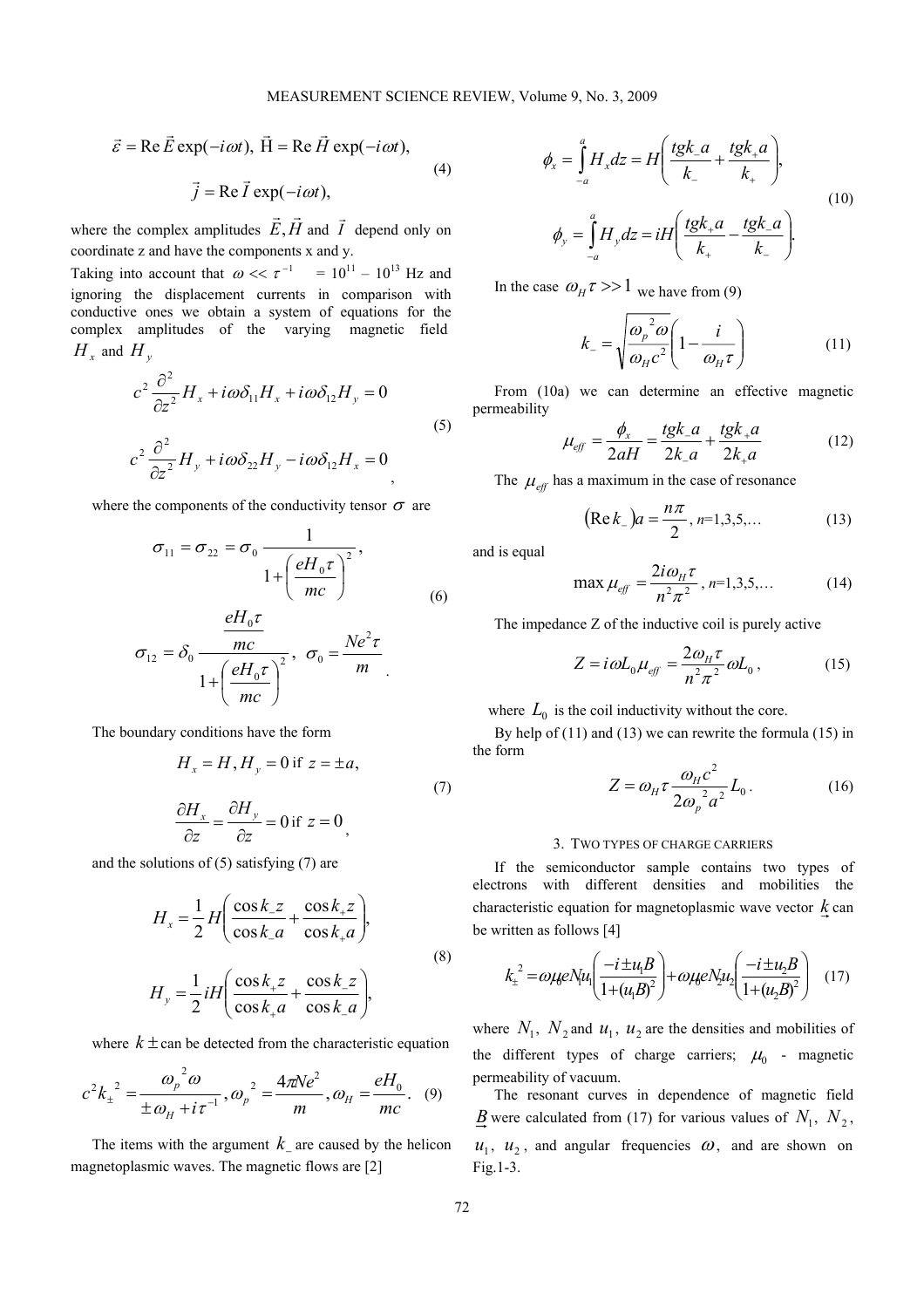The resonant curves of amplitude and phase for forward wave *K* and reflected wave *P* from InSb plate in dependence of magnetic field *B* are calculated for frequency f=300 MHz. Parameters of the semiconductor plate: thickness a=5 mm, dielectric constant  $\varepsilon = 15$ , charge carrier density  $N = 0.15 * 10^{23} m^{-3}$ , charge carrier mobility  $u = 5 m^2 V^{-1} s^{-1}$ 

Calculations are made using program [3].

The first main peak for  $B_1 = 29T$  corresponds to the resonance of electrons with higher mobility  $u_1$  (density  $N_1$ ). The second peak for  $B_2 = 7T$  is responsible for the resonance of both carrier types with summary density  $(N_1+N_2)$ . The heights of both peaks are proportional to the products  $(u_1B)$  and  $(u_2B)$  respectively. The comparison of experimental and theoretical resonant curves provides the possibility to calculate the parameters  $N_1$ ,  $N_2$ ,  $u_1$ , and  $u<sub>2</sub>$  for both types of charge carriers.

Resonant curves in Fig.1 are calculated for one type and in Fig.2 for both types of charge carriers, with different sign of carrier densities  $u_1$  and  $u_2$ . In comparison, resonant curves in Fig.1 and Fig.2 showed, that different sign of mobilities  $u_1$  and  $u_2$  increases second and higher resonance maximums in resonant curves.



Fig.1 The resonant curves in dependence of magnetic field *B* for

$$
u_1 = u_2 = 5m^2V^{-1}s^{-1},
$$
  

$$
N_1 = N_2 = 0,15*10^{23}m^{-3}
$$



Fig.2 The resonant curves in dependence of magnetic field *B* for

$$
u_1 = -5m^2V^{-1}s^{-1}, u_2 = 5m^2V^{-1}s^{-1}
$$
  

$$
N_1 = N_2 = 0,15*10^{23}m^{-3}
$$

Fig.3 illustrates influence of semiconductor parameters with different sign of mobilities  $u_1$  and  $u_2$  for two types of charge.



Fig.3 The resonant curves in dependence of magnetic field *B*

for 
$$
u_1 = -2.5 * m^2 V^{-1} s^{-1}
$$
,  $u_2 = 5 m^2 V^{-1} s^{-1}$   
\n $N_1 = 0.3 * 10^{23} m^{-3}$ ,  $N_2 = 0.15 * 10^{23} m^{-3}$ 

1 – f=250 MHz, *Kmax*=4,01, 2 - f=300 MHz, *Kmax* =7,19, 3 - f=350 MHz, *Kmax* =2,74